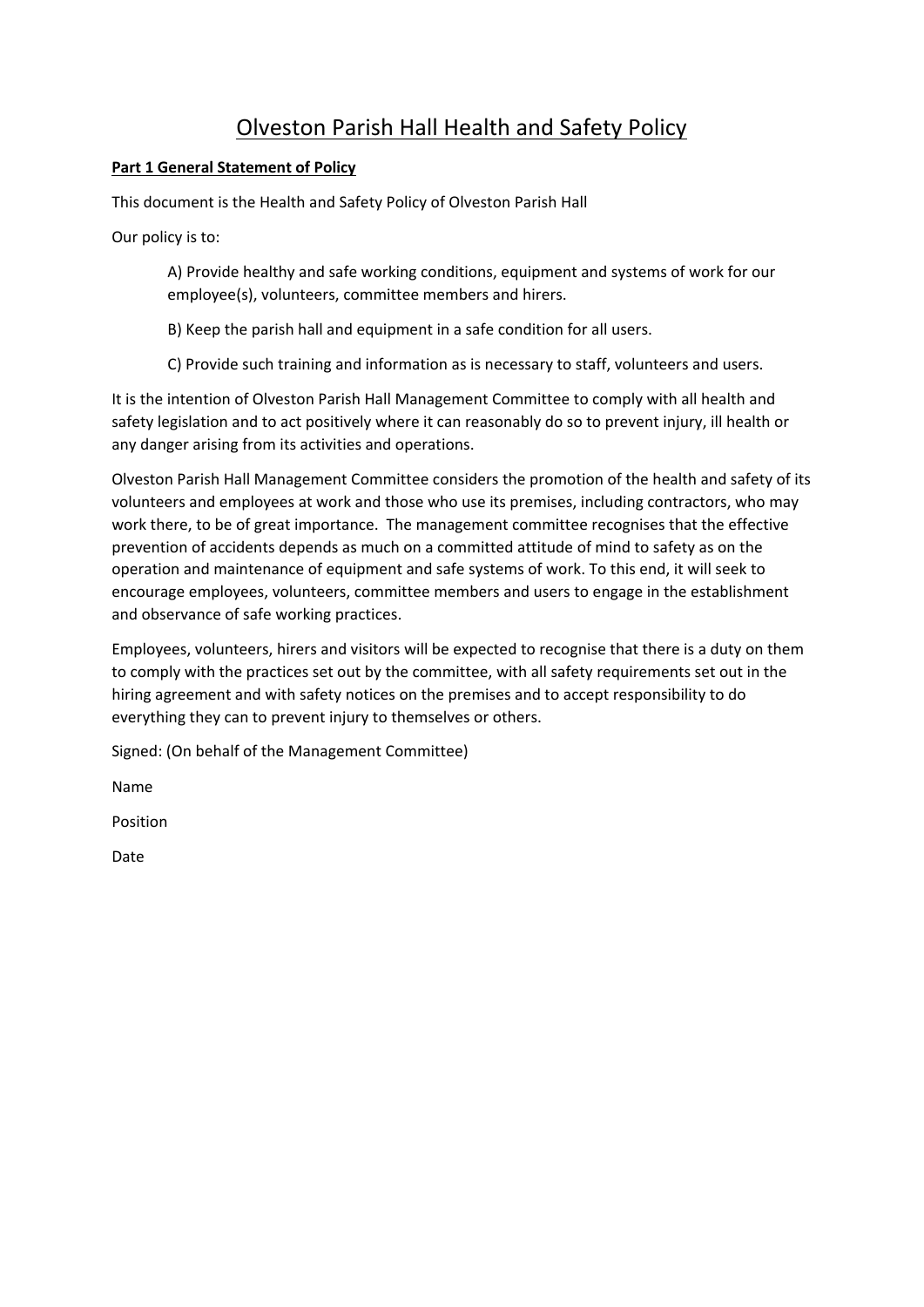#### **Part 2: Organisation of Health and Safety**

The Olveston Parish Hall Management Committee has overall responsibility for health and safety at Olveston Parish Hall.

The person(s) delegated by the management committee to have day to day responsibility for the implementation of this policy is/are:

Name : Mark Bunyan Telephone Number : 01454 613761 Address : Field Cottage, Tockington. Email Address : enquiries@olvestonparishhall.co.uk

It is the duty of all employees, volunteers, hirers and visitors to take care of themselves and others who may be affected by their activities and to cooperate with the management committee in keeping the premises safe and healthy, including the grounds. Should anyone using the hall come across a fault, damage or other situation which might cause injury and cannot be rectified immediately they should inform the person(s) above, or the Bookings Secretary, as soon as possible so that the problem can be dealt with. Where equipment is damaged a notice should be placed on it warning that it is not to be used and it should be placed in the utility room or office.

The following persons have responsibility for specific items:

First Aid Box : Linda Chappell Reporting of Accidents : Mark Bunyan Fire Precautions and checks : Mark Bunyan. Training in hazardous substances and equipment : N/A Risk assessment and inspections : Mark Bunyan Information to contractors : committee member engaging with contractor Information to hirers : Booking Secretary Insurance : Linda Chappell

A plan of the Hall is attached showing the location of relevant safety items such as electricity cables, gas pipes, fire exits, fire extinguishers, fuse box or distribution board, stop cock, boiler and stairs.

#### **Part 3 Arrangements and Procedures**

#### **3.1 Licence**

The village hall has a Premises Licence (No: SGC/044977) authorising the regulated entertainment and licensable activities as indicated in the license displayed in the hall lobby.

#### **3.2 Fire Precautions and Checks**

A copy of the evacuation procedure and a map showing the fire exits, fire‐fighting equipment and assembly point(s) will be displayed in the hall at all times.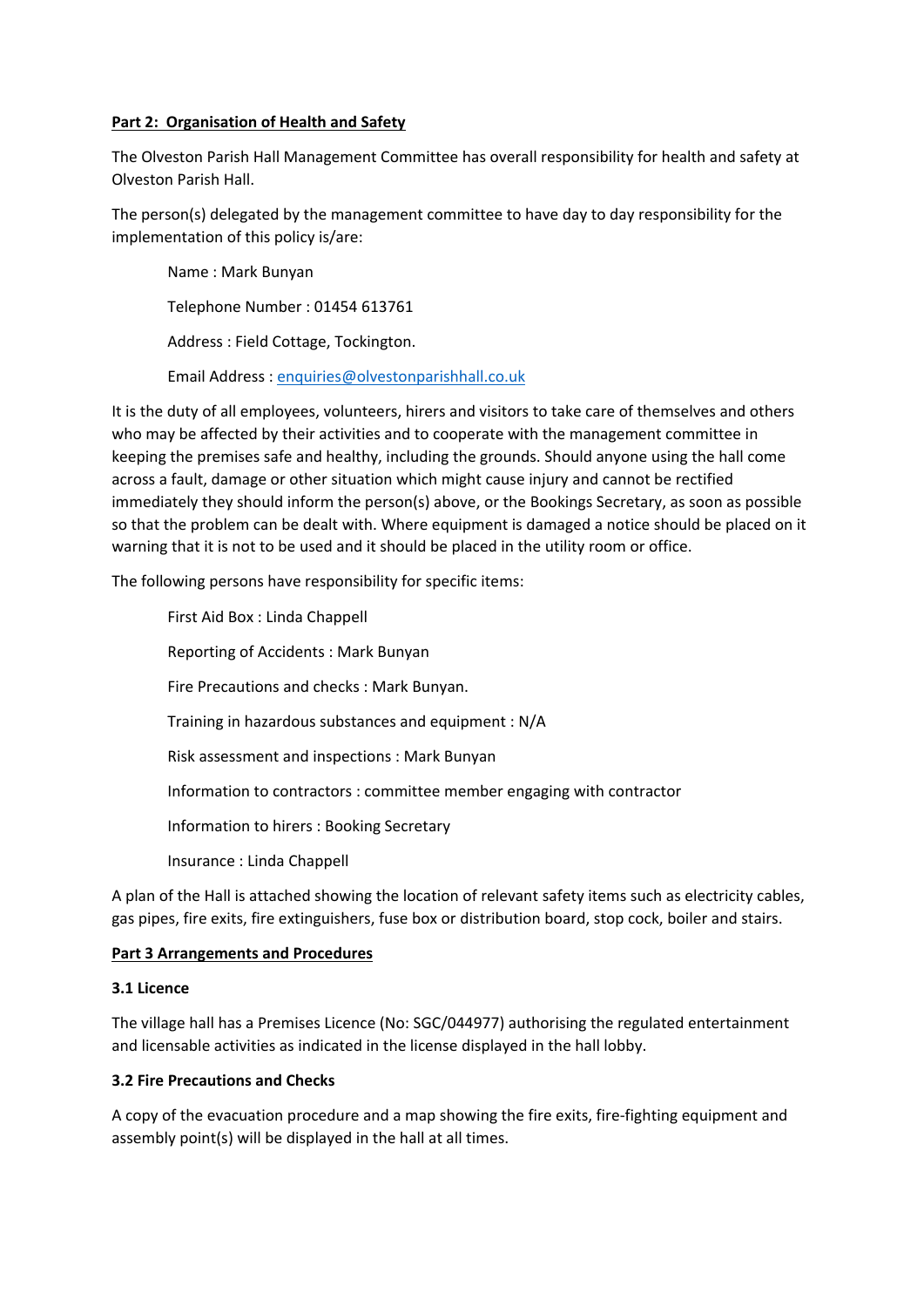The person on the management committee with responsibility for testing for the fire risk assessment is Mark Bunyan.

Company hired to maintain and service fire safety equipment:

Name: JNC / Walker Fire UK Ltd

Address Ashley Trading Estate, Ashley Parade, Bristol BS2 9XS

Phone:0117 941 3403

Local Fire Brigade contact name : Thornbury Fire Station

Fire Brigade Contact telephone no. Local Area Officer ‐ 0117 9262061

List of Equipment and its location:

| <b>Item</b>                     | <b>Test Interval</b> | Location               | Responsibility |
|---------------------------------|----------------------|------------------------|----------------|
| Fire Alarm                      | Monthly              | Lobby                  | Mark Bunyan    |
| <b>Emergency Lighting</b>       | Monthly              | See plan               | Mark Bunyan    |
| <b>Fire Exits</b>               | Monthly              | See plan               | Mark Bunyan    |
| <b>Fire Fighting Appliances</b> | Annually             | See plan               | Mark Bunyan    |
| Portable Appliances             | Annually             | Throughout             | Rod Offer      |
| Gas Safety                      | Annually             | Boiler Room, Kitchen & | Rod Offer      |
|                                 |                      | <b>Utility Room</b>    |                |
| <b>Electrical Installations</b> | 5 Years              | Throughout             | Rod Offer      |

Location of Service record is in the lobby area next to the fire alarm.

The location of the nearest hospital Accident Emergency/Casualty dept. is displayed in the hall emergency information in the kitchen and is Southmead Hospital.

The location and telephone number of the nearest doctor's surgery is displayed in the hall emergency information in the kitchen and is Almondsbury Health Centre (01454 613161)

The First Aid Box is located in the kitchen.

The person responsible for keeping this up to date is Linda Chappell.

#### **3.3 Accident and Incident Reporting**

Accident reporting forms are used to record all cuts, bumps, falls etc. as well as more serious accidents and are available in the accident/incident folder kept in the main kitchen.

The important details to be recorded are:

- the name of the casualty
- the date, time and place that the incident/accident occurred
- the cause of the accident i.e. what happened
- a brief description of the injury (if any) sustained
- the first aid (or other) treatment administered and by whom
- whether or not medical aid had to be sought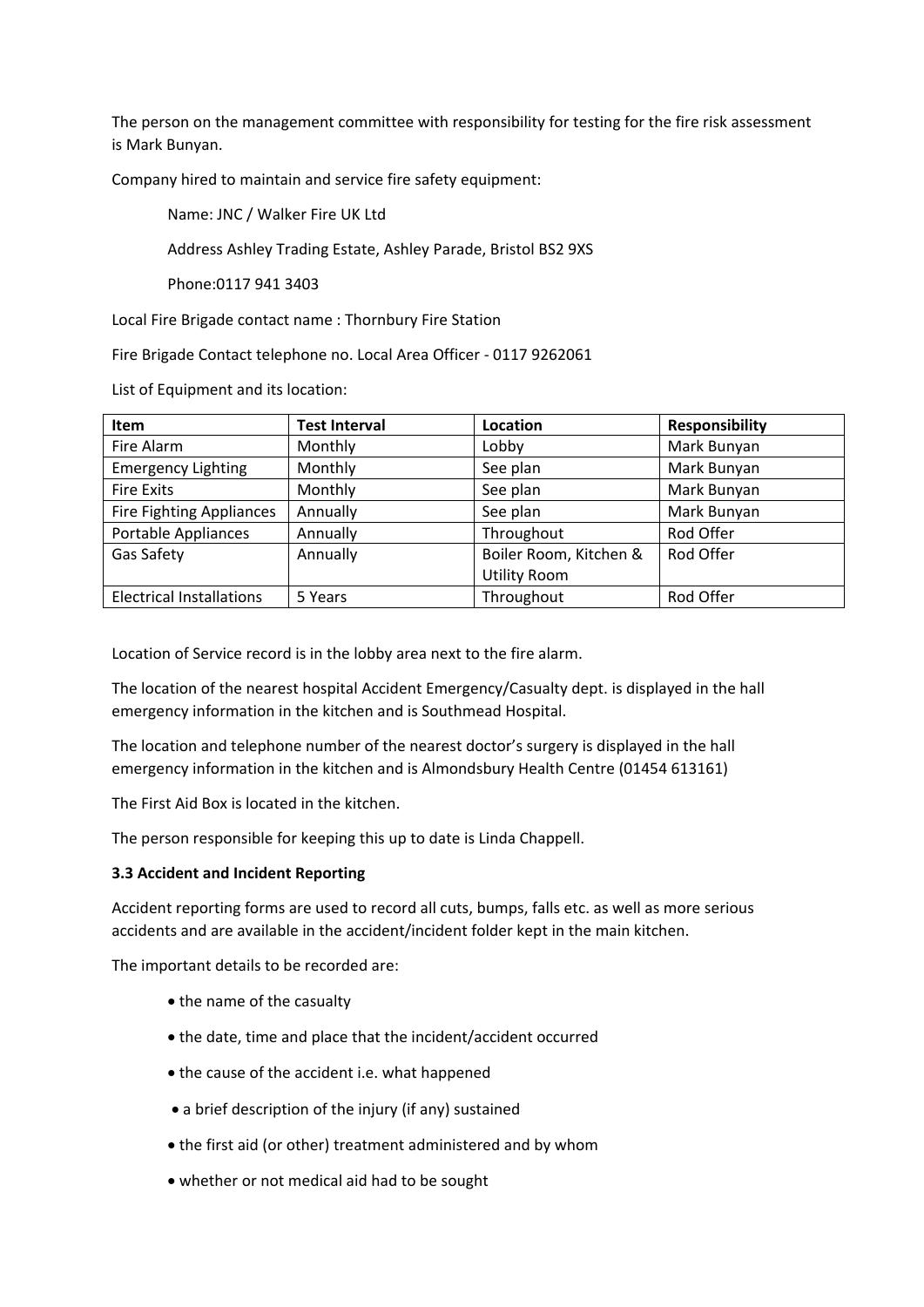• the name of the person who dealt with the incident.

Any person being aware of any practice, action or incident that has, or could have been, injurious to the health of any person, has a duty to record such incident for the attention of The Committee. Any person discovering a faulty or broken piece of equipment should take appropriate action to remove or make safe such equipment and should record all details for the attention of The Committee.

The person responsible for completing RIDDOR (Reporting of Injuries, Diseases and Dangerous Occurrences Regulations) forms and reporting on accidents is: Mark Bunyan.

Note: The following major injuries or incidents must be reported on RIDDOR forms:

- Fracture, other than to fingers, thumbs or toes
- Amputation
- Dislocation of the shoulder, hip, knee or spine
- Loss of sight (temporary or permanent)
- Any penetrating injury to the eye (including chemical)
- Injury from electric shock/burn leading to unconsciousness or requiring resuscitation or admittance to hospital for more than 24 hours.
- Any other injury leading to hypothermia, heat induced illness or unconsciousness or requiring resuscitation or requiring admittance to hospital for more than 24 hours.
- Unconsciousness caused by asphyxia or exposure to harmful substances or biological agent.
- Acute illness requiring medical treatment or loss of consciousness arising from absorption of any substances by inhalation, ingestion or through skin.
- Acute illness requiring medical attention which may have resulted from a biological agent or its toxins or infected material.

#### **3.4. Safety Rules for Hirers**

All hirers will be expected to read the whole of the hiring agreement and should sign the hiring form as evidence that they agree to the hiring conditions. All new hirers will be given information by the Bookings Secretary about health and safety procedures at the hall which they will be expected to follow (eg fire evacuation procedures, use of trolleys to move equipment, use of equipment) and will be shown the location of the accident book and health and safety file.

The Booking Secretary will draw hirers attention to the attached health and safety statement which will be kept in the information pack at the hall along with the responsibilities of the hirer to conduct their own risk assessment and nominate a responsible person to instigate and if necessary assist in an emergency evacuation from the building.

#### **3.5. Safety Rules for Contractors**

The management committee will check with contractors (including self employed persons) before they start work that:

- The contract is clear and understood by both the contractor and the committee
- The contractors are competent to carry out the work eg. Have appropriate qualifications, references, experience
- Contractors have adequate public liability insurance cover.
- Contractors have seen the health and safety file and are aware of any hazards which might arise (eg electricity cables or gas pipes)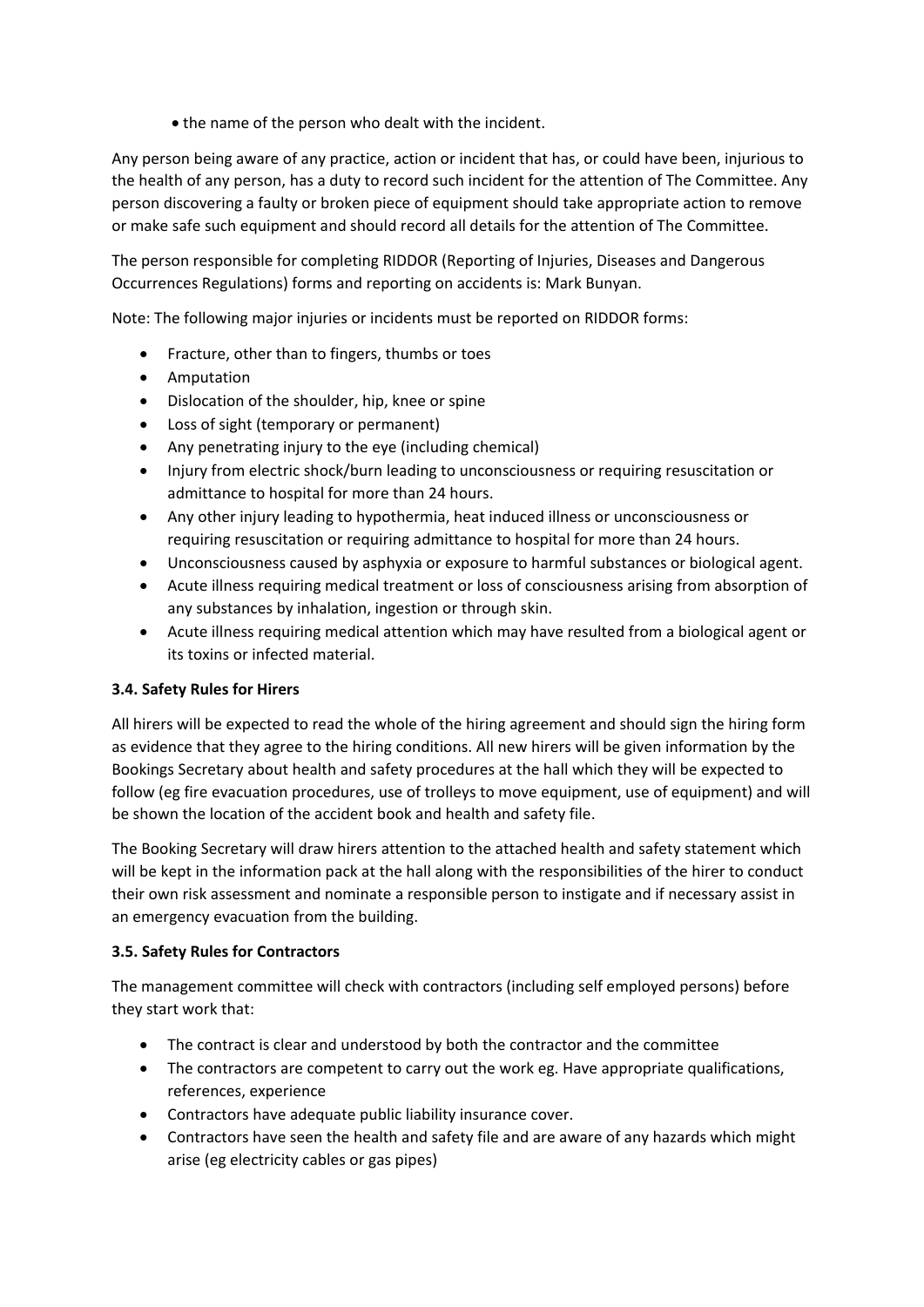- Contractors do not work alone on ladders at height (if necessary a volunteer should be present)
- Contractors have their own health and safety policy for their staff.
- The contractor knows which member of the committee is responsible for overseeing that their work is as asked and to a satisfactory standard
- Any alterations or additions to the electrical installations or equipment must conform to the current regulations of the institute of Electrical Engineers.

## **3.6. Insurance**

The hall's Employer's Liability and Public Liability Insurance Cover shall be displayed in the front lobby of the hall. The current details are as follows:

Name and address of insurer: Ansvar, Ansvar House, 31 St. Leonards Road, Eastbourne, East Sussex BN21 3UR

Telephone No. of Insurer : 01323737541

Policy number : CCP2205100

Date of Renewal : 22 Feb 2017

## **4. Review of Health and Safety Policy**

The management committee will review this policy annually. The next renewal is due in (month/year).

Committee members with responsibility for aspects of health and safety will report to the committee regularly, including any accidents, faults, misuse by hirers or other matters which could affect the health and safety of employees, volunteers or users.